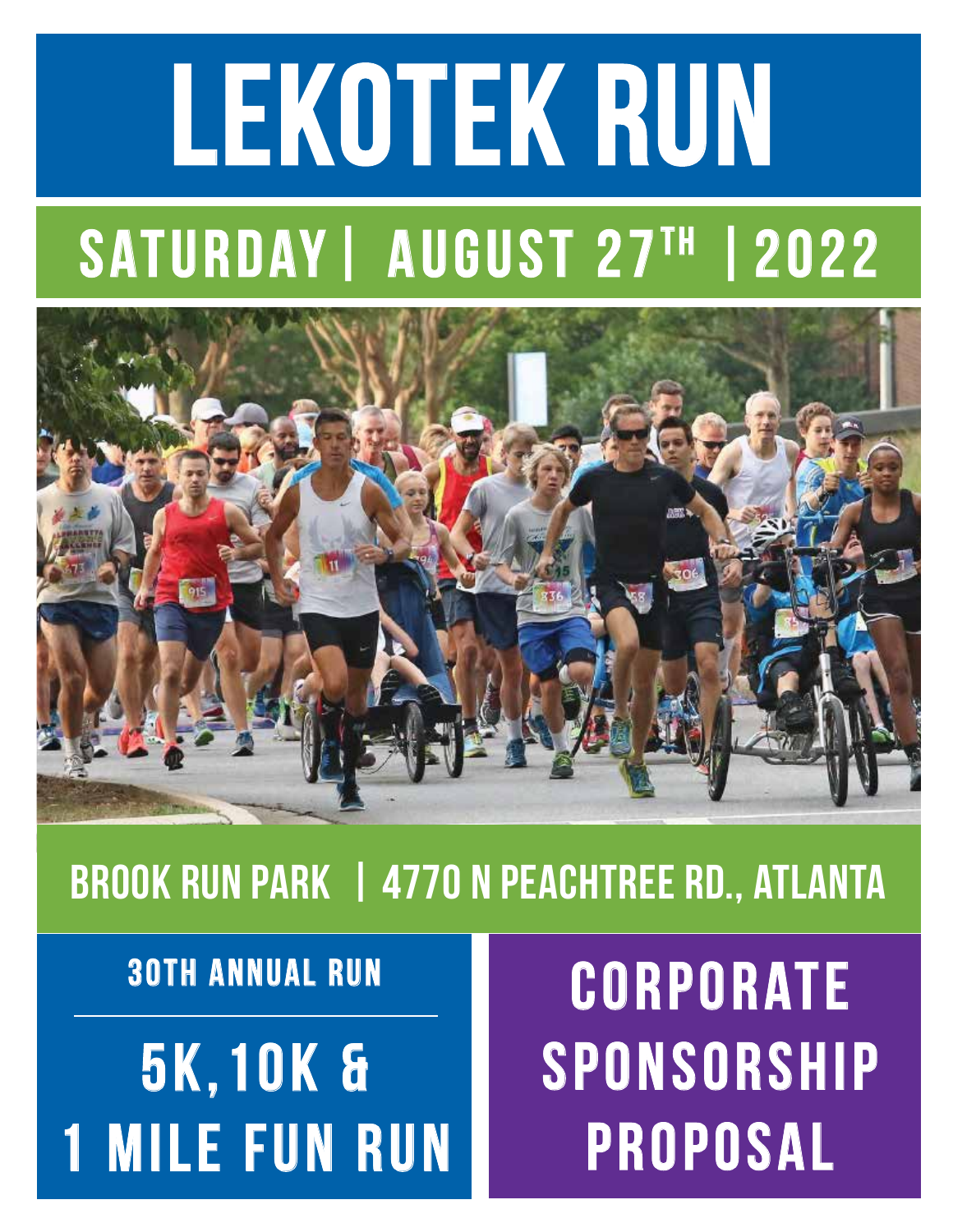# Lekotek kids make great strides one step at a time.

#### **Support the 30th Annual Lekotek Run and strengthen their strides.**

On a daily basis, Lekotek is opening doors for children with Down Syndrome, spina bifida, cerebral palsy, muscular dystrophy, autism, developmental delays, genetic disorders, hearing and visual disabilities, and chronic and terminal illnesses. Lekotek leaders, trained in special education, use select toys, computers, iPads and adapted devices designed to develop fine motor skills, language and choice making abilities. Children look forward to the ever-changing array of experiences and successes as each new toy is introduced. Parents, too, enjoy having access to a diverse selection of toys which facilitate the development of skills and greater independence at home and school.

Lekotek helps parents and siblings focus on the child's abilities rather than disabilities. Family members are encouraged to participate in our music group, sibling program and community activities. While typical therapies are designed to meet the needs of the child, Lekotek strives to meet the needs of the entire family while developing the child's cognitive, language and motor skills.

Lekotek is a nonprofit organization with tax-exempt 501 c3 status. All donations are tax deductible and will be acknowledged within 48 hours. Please help make a difference for children who do not have time to wait.



# SPONSORSHIP FORM

| Name: 1990 - 1990 - 1990 - 1990 - 1991 - 1992 - 1993 - 1994 - 1994 - 1994 - 1994 - 1994 - 1994 - 1994 - 1995 - |  |  |
|----------------------------------------------------------------------------------------------------------------|--|--|
|                                                                                                                |  |  |
|                                                                                                                |  |  |
|                                                                                                                |  |  |
|                                                                                                                |  |  |
|                                                                                                                |  |  |
| Email: 2008 2010 2021 2022 2023 2024 2022 2022 2023 2024 2022 2023 2024 2022 2023 2024 2022 2023 2024 2025 20  |  |  |
| Please choose a level of sponsorship (circle one):                                                             |  |  |

#### **Olympic Sponsor \$15,000** - Company name listed on t-shirt - Twenty free race registrations - Listing in the Lekotek Annual Report **Gold Sponsor \$10,000** - Company name listed on t-shirt - Eighteen free race registrations - Listing in the Lekotek Annual Report **Silver Sponsor** \$5,000 - Company name listed on t-shirt - Fifteen free race registrations - Listing in the Lekotek Annual Report **Bronze Sponsor \$2,500** - Company name listed on t-shirt - Ten free race registrations - Listing in the Lekotek Annual Report **Distance Sponsor \$1,000** - Company name listed on t-shirt - Five free race registrations - Listing in the Lekotek Annual Report **Sprint Sponsor \$500** - Company name listed on t-shirt - Three free race registrations - Listing in the Lekotek Annual Report **Pace Sponsor \$250** - Company name listed on t-shirt - Two free race registrations - Listing in the Lekotek Annual Report **Send check payable to: Lekotek of Georgia**

**1901 Montreal Rd., Suite 126, Tucker, GA 30084**